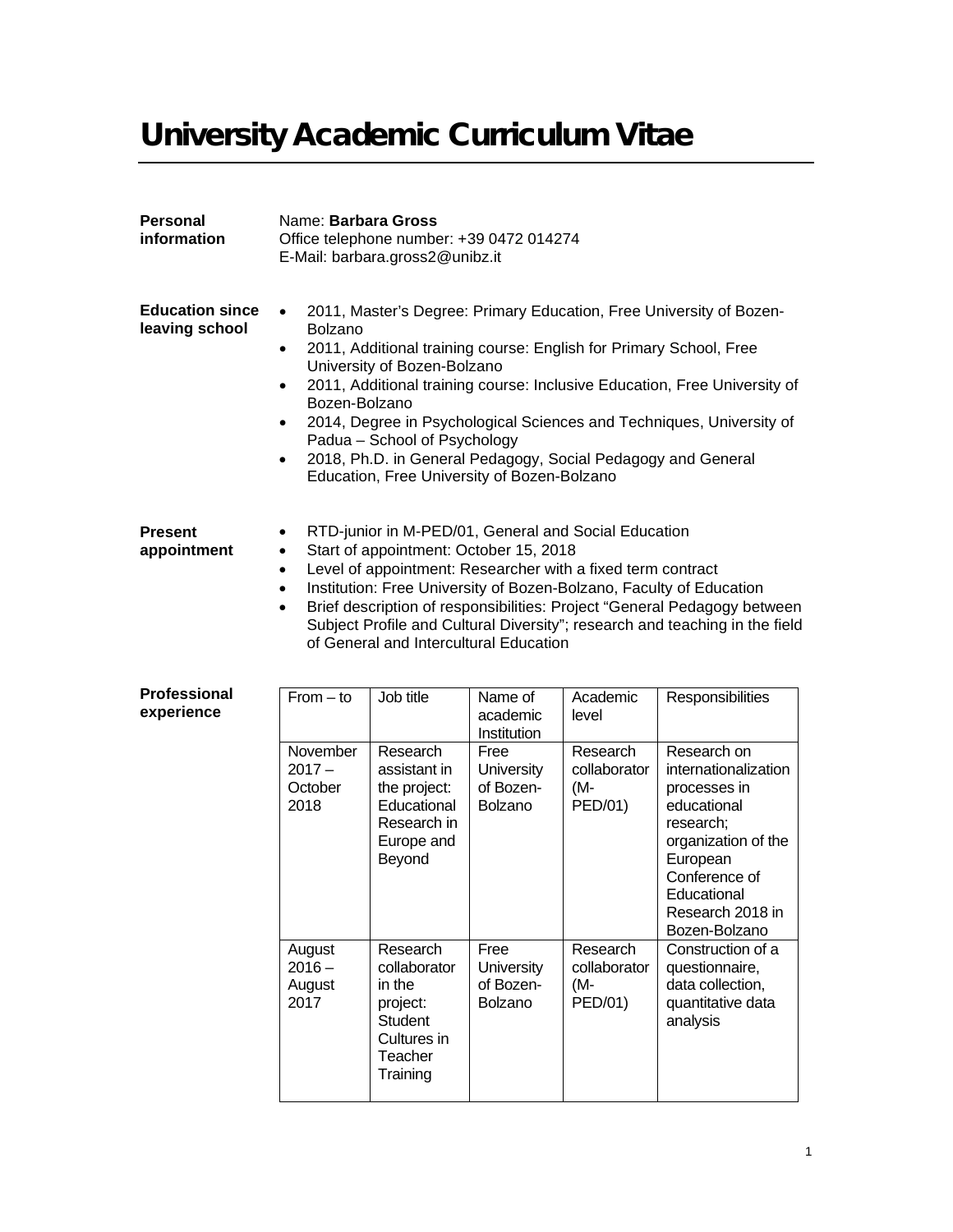| $2013 -$<br>2018 | Teacher of<br>German as<br>a foreign<br>language for<br>adults | Alpha beta<br>piccadilly<br>Bozen-<br><b>Bolzano</b>                | Teacher in<br>adult<br>education   | Teaching various<br>levels of the<br>Common<br>European<br>Framework of<br>Reference for<br>Languages |
|------------------|----------------------------------------------------------------|---------------------------------------------------------------------|------------------------------------|-------------------------------------------------------------------------------------------------------|
| $2011 -$<br>2014 | Primary<br>School<br>Teacher                                   | Italian and<br>German<br>Primary<br>Schools in<br>Bozen-<br>Bolzano | Teacher in<br>primary<br>education | <b>Teaching German</b><br>as a second<br>language, English<br>and mathematics                         |
| $2009 -$<br>2011 | Limited<br>lectureships<br>as Primary<br>School<br>Teacher     | German<br>Primary<br>Schools in<br>Bozen-<br>Bolzano                | Teacher in<br>primary<br>education | Teaching different<br>subjects                                                                        |

## **Visiting researcher and guest lecturer**

*Visiting researcher at the University of Gothenburg – Faculty of Education and Special Education – POP research group (August – October 2021)*

*Guest lecturer at the University of Gothenburg – Faculty of Education and Special Education (September 2021)*

- 1. Lecturer in the course *The Swedish School System in a Comparative Perspective*; Title: "The School System and Teacher Education in Italy"
- 2. Lecturer within the *1st study year of the International Master Program on Educational Research* (IMER); Title: "Researching Migration-related Linguistic and Cultural Diversity"
- 3. Lecturer within the *2nd study year of the International Master Program on Educational Research* (IMER); Title: "Mixed Methods in Educational Research"

*Visiting researcher at the Birkbeck University of London – Centre for Multilingual and Multicultural Research (September – December 2016)*

*Guest lecturer at the Birkbeck University of London – Centre for Multilingual and Multicultural Research (October 2016)*

Lecturer in the course *Multilingual and Multicultural Individuals*; Title: "The Relation between Multilingualism and Basic Human Values among Primary-School Children"

| Awards   | • SPES (Società di Politica, Educazione e Storia) award for the best |
|----------|----------------------------------------------------------------------|
| received | doctoral thesis 2019; awarded on November 15, 2019 in Parma          |
|          | Award for outstanding academic achievement in 2019: Research award   |

- from the Stiftung Südtiroler Sparkasse at the Free University of Bozen-Bolzano; awarded on June 26, 2020 in Bozen-Bolzano
- **Experience in academic teaching** • Academic year 2020/21, Goethe University of Frankfurt, Faculty of Education, BA in Educational Science; lecturer in *Qualitative Research Methodology – Basics (seminar, 30 hours)*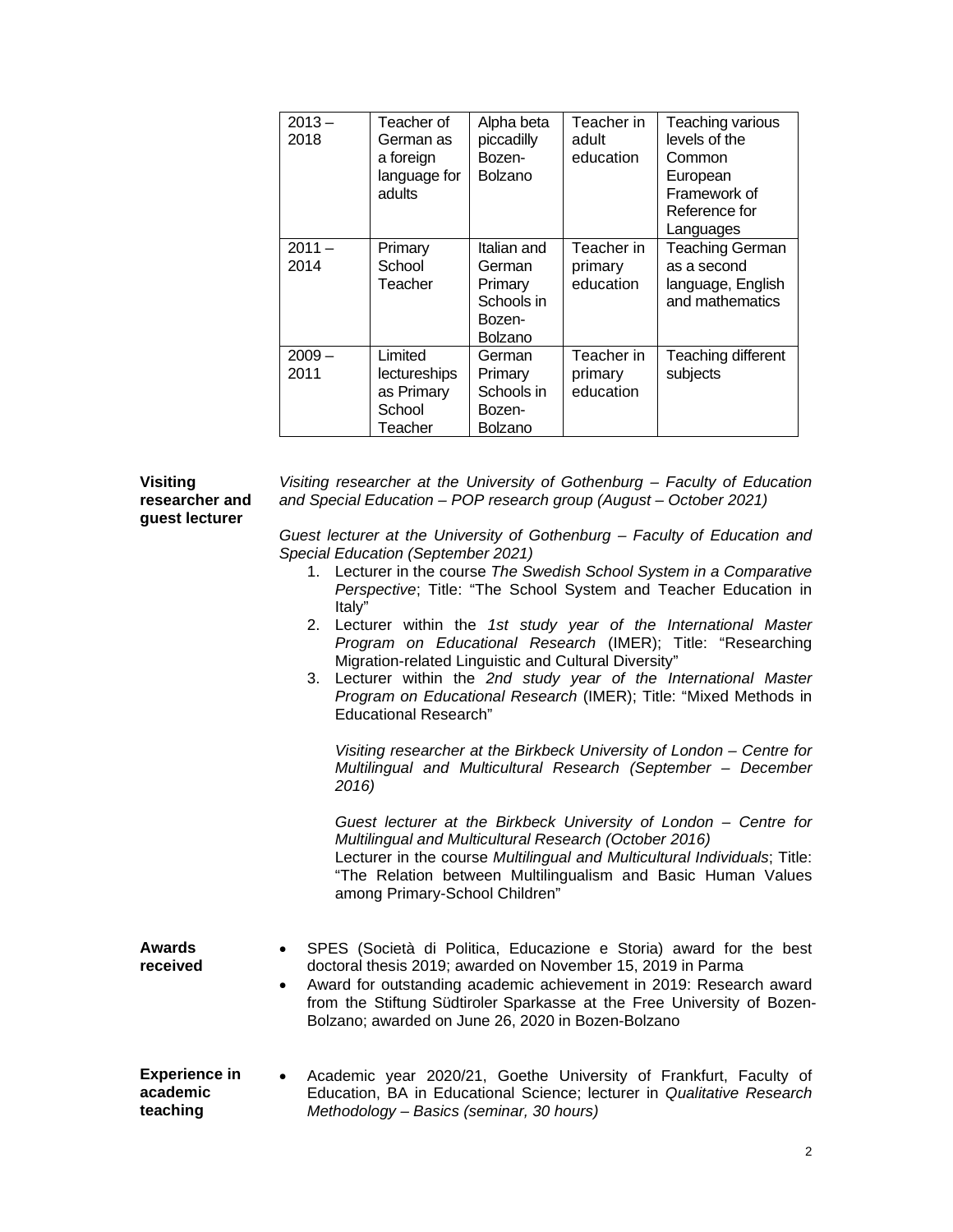- Academic year 2020/21, Goethe University of Frankfurt, Faculty of Education, BA in Educational Science; lecturer in *Qualitative Research Methodology – Advanced (seminar, 30 hours)*
- Academic year 2019/20 and 2020/21, Free University of Bozen-Bolzano, Faculty of Education, 2nd year of study: Master's in Primary Education; lecturer in *General Pedagogy: Contexts and Relations (lecture, 60 hours)*
- Academic year 2019/20 and 2020/21, Free University of Bozen-Bolzano, Faculty of Education, 2nd year of study: Master's in Primary Education; lecturer in *General Pedagogy with an emphasis on the Age Range 5-12 (seminar, 180 hours)*
- Academic year 2019/2020 and 2020/21, Free University of Bozen-Bolzano, Faculty of Education, 1<sup>st</sup> year of study: PhD in General Pedagogy; lecturer in *Cycle of Seminars 1st Study Year: Mixed Methods in Educational Research (seminar, 5 hours)*
- Academic year 2017/18 and 2018/19, Free University of Bozen-Bolzano, Faculty of Education, 4th year of study: Master's in Primary Education; lecturer in *General guidelines for the skills: educational objectives, portfolio, assessment and evaluation (seminar, 120 hours)*
- Academic year 2017/18 and 2018/19, Free University of Bozen-Bolzano, Faculty of Education, 1<sup>st</sup> year of study: Master's in Primary Education; lecturer in *General Pedagogy with an emphasis on the Age Range (0)-2- 7 (seminar, 120 hours)*

September 2018; conference theme: Inclusion and Exclusion; 2900

**Other academic responsibilities** Since the academic year 2019/20, I have been leading the module "General Pedagogy and General Didactics 2" I am Master's theses tutor at the Faculty of Education of the Free University of Bozen-Bolzano **Third mission** • Collaboration with school and kindergarten authorities in South Tyrol on the evaluation of the new curricula of General Pedagogy and Didactics, second study year at the Faculty of Education of the Free University of Bozen-Bolzano in January 2020 • 2018/19 onwards: Member of the academic entrance exams committee for future kindergarten and primary school teachers • Organisation of a workshop within the JuniorUni at the Free University of Bozen-Bolzano (together with Susanne Schumacher). Title: "*Nicht wahr? Lerne, Wahres von Falschem zu unterscheiden*". Target group: children between 8 and 10 years (May 20, 2021) • Teaching at the Master "Design for Children" at the Faculty of Design, Free University of Bozen-Bolzano (March 23, 2021): General Pedagogy • Educational initiatives for children and adolescents: WortBewerb 2019 and 2020: Examiner at the University of Trento and Iprase Rovereto in foreign language (German) debate tournaments for secondary school students • Organization of the ECER 2018 (European Conference on Educational Research) held at the Free University of Bozen-Bolzano from 3rd to 7th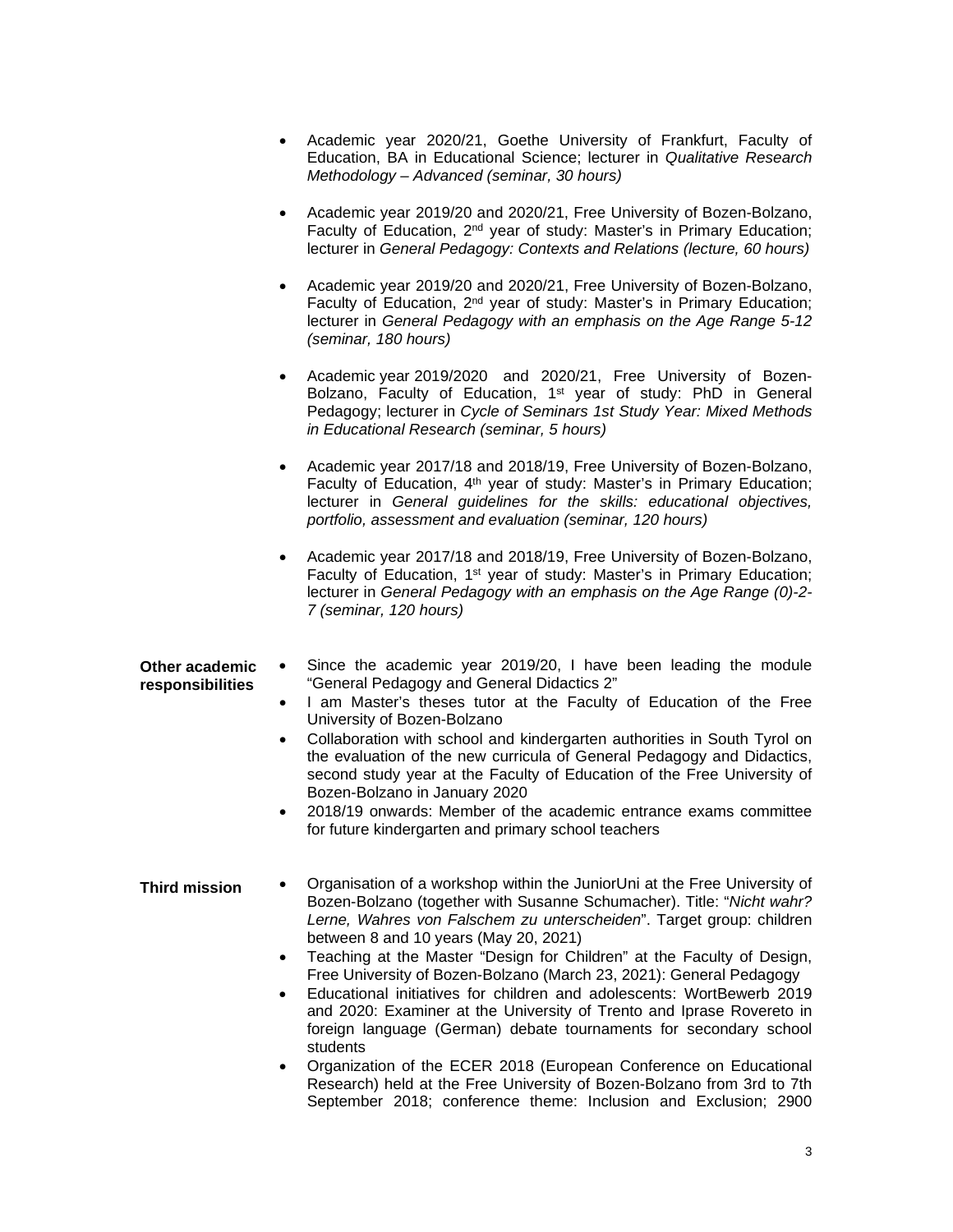participants); contribution to the internationalization and further profiling of the Faculty of Education at the Free University of Bozen-Bolzano; collaboration with the Volontarius association to support newcomers with voluntary work at ECER 2018; participation in regional, national and international radio or TV programs

- **Memberships and reviewing activities**
	- Member of the SIPeGES (since 2021)
		- Member of the DGfE (since 2020; member of the General Education and Intercultural Education committees)
		- Member of the SIPED (since 2019; member of the Intercultural Pedagogy working group)
		- Member of the SIREF (since 2019)
		- Member of the AERA (since 2018)
		- Member of the EERA (since 2015)
		- Member of the WERA (since 2015)
		- Reviewer for the following journals: International Journal of Diversity in Education; Ricerche Pedagogiche; International Journal of Bilingual Education and Bilingualism; Lehrerbildung auf dem Prüfstand
		- Reviewer of paper submissions for the following conferences: ECER (European Conference on Educational Research), Network 31: Language and Education; WERA (World Education Research Association); AERA (American Educational Research Association)

| <b>Research and</b>   | Date            | Award          | Funding        | Title                                 |
|-----------------------|-----------------|----------------|----------------|---------------------------------------|
| scholarships:         | granted         | Holder         | <b>Body</b>    |                                       |
| <b>Principal</b>      | <b>July 30,</b> | Barbara        | European       | Shaping my Future                     |
| investigator          | 2021            | Gross          | Social Fond    |                                       |
|                       | March 10,       | <b>Barbara</b> | Autonomous     | Funded Mobility at the                |
|                       | 2020            | Gross          | Province of    | Department of Education at the        |
|                       |                 |                | Bozen-         | University of Gothenburg; Project     |
|                       |                 |                | <b>Bolzano</b> | <b>ENGAGE</b>                         |
|                       | <b>June 13,</b> | Barbara        | Free           | ProHLE, Professionalisation of        |
|                       | 2019            | Gross          | University of  | Heritage Language Teachers:           |
|                       |                 |                | Bozen-         | Case Studies from South               |
|                       |                 |                | Bolzano        | <b>Tyrolean Primary and Secondary</b> |
|                       |                 |                |                | <b>Schools</b>                        |
|                       |                 |                |                |                                       |
| Research: Co-         | Date            | Award          | Funding        | Title                                 |
| Investigator          | granted         | Holder         | <b>Body</b>    |                                       |
|                       | November        | Joana          | EERA:          | Responsible for Italy in the          |
|                       | 23, 2017        | Duarte,        | European       | project: EuroLEd: European            |
|                       |                 | University     | Educational    | expert survey on research             |
|                       |                 | of             | Research       | priorities in multilingualism and     |
|                       |                 | Groningen      | Association    | language education                    |
|                       |                 |                |                |                                       |
| <b>Research: Team</b> | Date            | Award          | Funding        | <b>Title</b>                          |
| member                | granted         | Holder         | <b>Body</b>    |                                       |
|                       | <b>July 30,</b> | Cinzia         | European       | Leading myself                        |
|                       | 2021            | Zadra          | Social Fond    |                                       |
|                       | September       | Liliana        | Free           | Education for sustainable tourism     |
|                       | 1,2020          | Dozza          | University of  | in South Tyrol. The conceptual        |
|                       |                 |                | Bozen-         | development of an integrated          |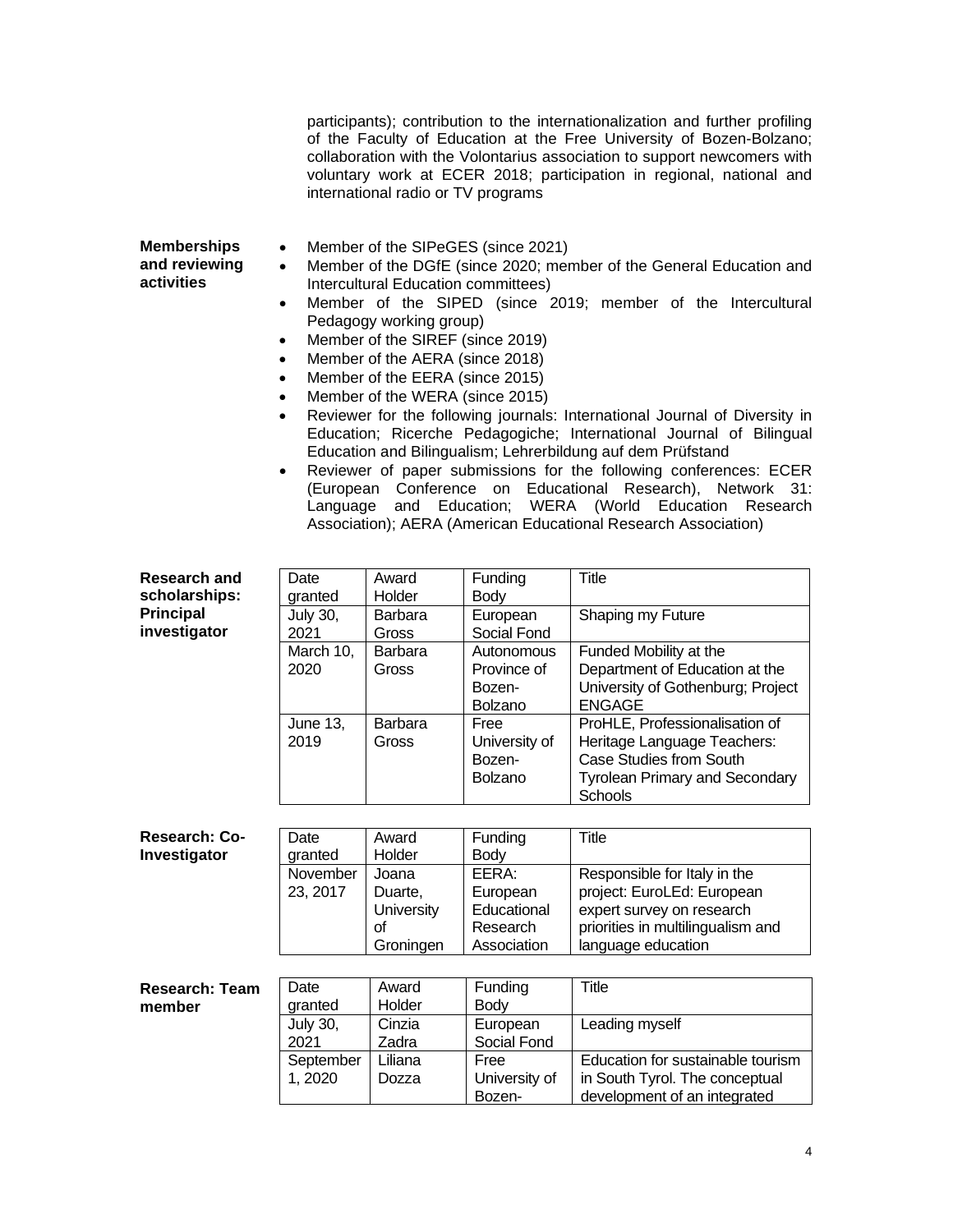| Bolzano | training system and the design of<br>educational tourism for families<br>(TRUST) |
|---------|----------------------------------------------------------------------------------|
|---------|----------------------------------------------------------------------------------|

## **Publications**

*Monographs*

- Gross, B. (2019). *Further Language Learning in Linguistic and Cultural Diverse Contexts. A Mixed Methods Research in a European Border Region*. New York, NY: Routledge.
- Gross, B. (2016). *Selbstbestimmtes Lernen in der Grundschule: Eine Untersuchung unterschiedlicher Ausmaße an Selbstbestimmung im naturwissenschaftlichen Unterricht.* Saarbrücken, Germany: AkademikerVerlag.

## *Edited Volumes*

- Weltzien, D., Wadepohl, H., Nentwig-Gesemann, I., & Gross, B. (in press, expected publication date: November 2021). *Frühpädagogischen Alltag gestalten und erleben II*. Freiburg: FEL-Verlag.
- Stadler-Altmann, U., & Gross, B. (2019) (Hrsg.). *Beyond erziehungswissenschaftlicher Grenzen. Diskurse zu Entgrenzungen der Disziplin.* Opladen: Barbara Budrich.

## *Peer-Reviewed Papers*

- Gross, B. (accepted, expected publication date: December 2021). Il ruolo pedagogico dell'insegnamento della lingua d'origine nelle scuole pubbliche: risultati di interviste semi-strutturate con insegnanti e stakeholder. *Educazione Interculturale.* (ANVUR Fascia A 11/D1)
- Gross, B. (accepted, expected publication date: December 2021). Educare per una società equa: l'educazione civica nella prospettiva della pedagogia interculturale e della cittadinanza. *Pedagogia Oggi, 2.*  (ANVUR Fascia A 11/D1)
- Francesconi, D., Gross, B., & Agostini, E. (accepted, expected publication date: December 2021). The role and facets of wellbeing during the first wave of the COVID-19 pandemic: A qualitative analysis of Austrian and Italian educational policy*. Psihološka istraživanja.*
- Hofbauer, S., Gross, B., Karlics, K., & Keiner, E. (accepted, expected publication date: August 2022). Evaluation, Steuerung und Vermessung als Elemente von sprachlich-kulturell geprägten Forschungs- und Publikationskulturen. Erziehungswissenschaft in Italien und Deutschland. *Zeitschrift für Pädagogik*. (ANVUR Fascia A 11/D1)
- Kelly, P., Hofbauer, S., & Gross, B. (2021). Renegotiating the public good: Responding to the first wave of COVID-19 in England, Germany and Italy. *European Educational Research Journal,* 1-26. doi: 10.1177/14749041211030065 (SJR 2020: Q2, 0.72; ANVUR Fascia A 11/D1)
- Gross, B., Hansen, A., Duarte, J., García-Jiménez, E., McMonagle, S., Szelei, N., & Pinho, A.S. (2021). Expert Evaluation on Urgent Research on Heritage Language Education: A Comparative Study in Germany, Italy, the Netherlands, Portugal and Spain. *Journal of*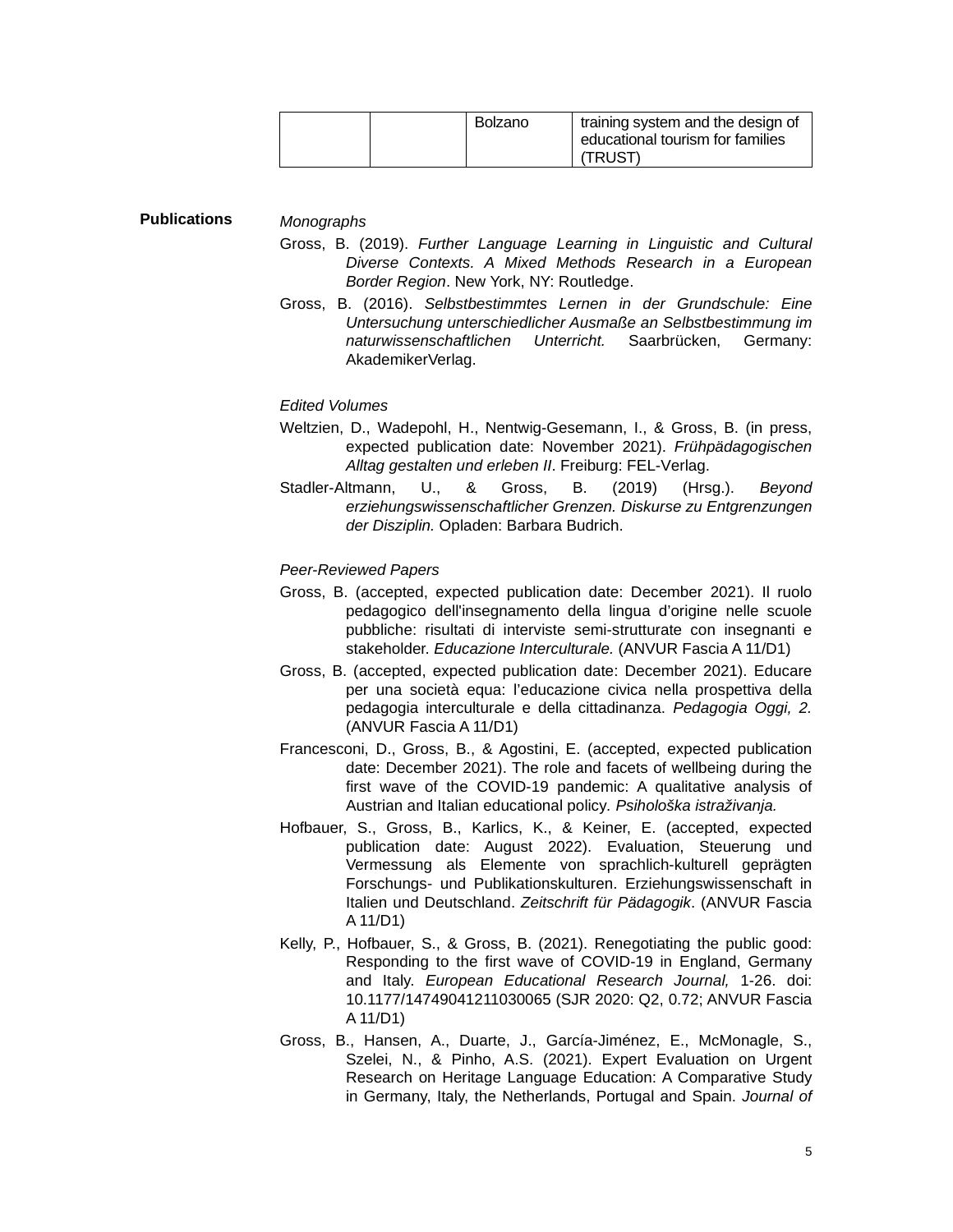*Home Language Research, 4*(1). doi: 10.16993/jhlr.35

- Gross, B. (2020). Student Teachers' Interest and Expectations toward their Studies and Profession: Empirical Research and Critical Reflection on Teaching Competencies and Qualifications. *Formazione & Insegnamento, 18*(1), 497-510. doi: 10.7346/-fei-XVIII-01-20\_42 (ANVUR Fascia A 11/D1)
- Gross, B. (2020). Educating for a Common Identity in Times of Superdiversity? The Example of Linguistic Diversity and Identity. *Pedagogia e Vita*, *78*(1), 124-134. (ANVUR Fascia A 11/D1)
- Gross, B., & Keiner, E. (2020). Intercultural Education and Educational Research in a Globalizing World: Historical Developments and Contemporary Challenges. *Ricerche Pedagogiche, 214*(gennaiomarzo), 27-52. (ANVUR Fascia A 11/D1)
- Duarte, J., García-Jiménez, E., McMonagle, S., Hansen, A., Gross, B., Szelei, N., & Pinho, A. S. (2020). Research priorities in the field of multilingualism and language education: a cross-national examination. *Journal of Multilingual and Multicultural Development [online]*. doi: https://doi.org/10.1080/01434632. 2020.1792475 (SJR 2020: Q1, 1.03)
- Sartor Hoffer, M., & Gross, B. (2020). Educazione al Dialogo parte I: La Dialettica al servizio della Pedagogia nei Logic Speech e Debate Clubs. *Ricerche di Pedagogia e Didattica. Journal of Theories and Research in Education, 15*(1), 169-184. doi: 10.6092/issn.1970- 2221/8577 (ANVUR Fascia A 11/D1)
- Gross, B. (2019). L'atteggiamento e la motivazione degli alunni della scuola primaria verso la seconda lingua: Un'indagine in Alto Adige. *Educazione Linguistica, Language Education, 8*(2), 491-506. doi: 10.30687/ELLE/2280-6792/2019/02/013 (ANVUR Fascia A 11/D1)
- Gross, B. (2019). Student teachers' self-evaluation and perceived social evaluation of their future profession in South Tyrol – Italy. *Formazione & Insegnamento, 17*(3), 27-38. doi: 10.7346/-fei-XVII-03-19\_03 (ANVUR Fascia A 11/D1)
- Schumacher, S., & Gross, B. (2019). Digital media consumption and fake news as a challenge to lifelong learning. *Pedagogia Oggi, 17*(2), 230-241. doi: 10.7346/PO-022019-15 (ANVUR Fascia A 11/D1)
- Gross, B., & Herzer, G. (2019). Reception and acquisition of educational research knowledge between library and internet: The viewpoint of university students. *Ricerche Pedagogiche, 210*(gennaio-marzo), 31-54. (ANVUR Fascia A 11/D1)
- Gross, B., & Dewaele, J.-M. (2018). The Relation between Multilingualism and Basic Human Values among Primary-School-Children in South Tyrol. *International Journal of Multilingualism, 15*(1), 35-53*.* doi: 10.1080/14790718.2017.1318885 (SJR 2020: Q1, 1.55)
- Gross, B. (2017). Educating for a Transcultural Society: The Role of Multilingual Education. *International Journal of Diversity in Education,* 17(1), 21-35. doi: 10.18848/2327-0020/CGP/v17i01 /21- 35 (SJR 2020: Q2, 0.22)

### *Contributions in Books*

Nentwig-Gesemann, I. & Gross, B. (in press, expected publication date: November 2021). Einleitung: Frühpädagogischen Alltag gestalten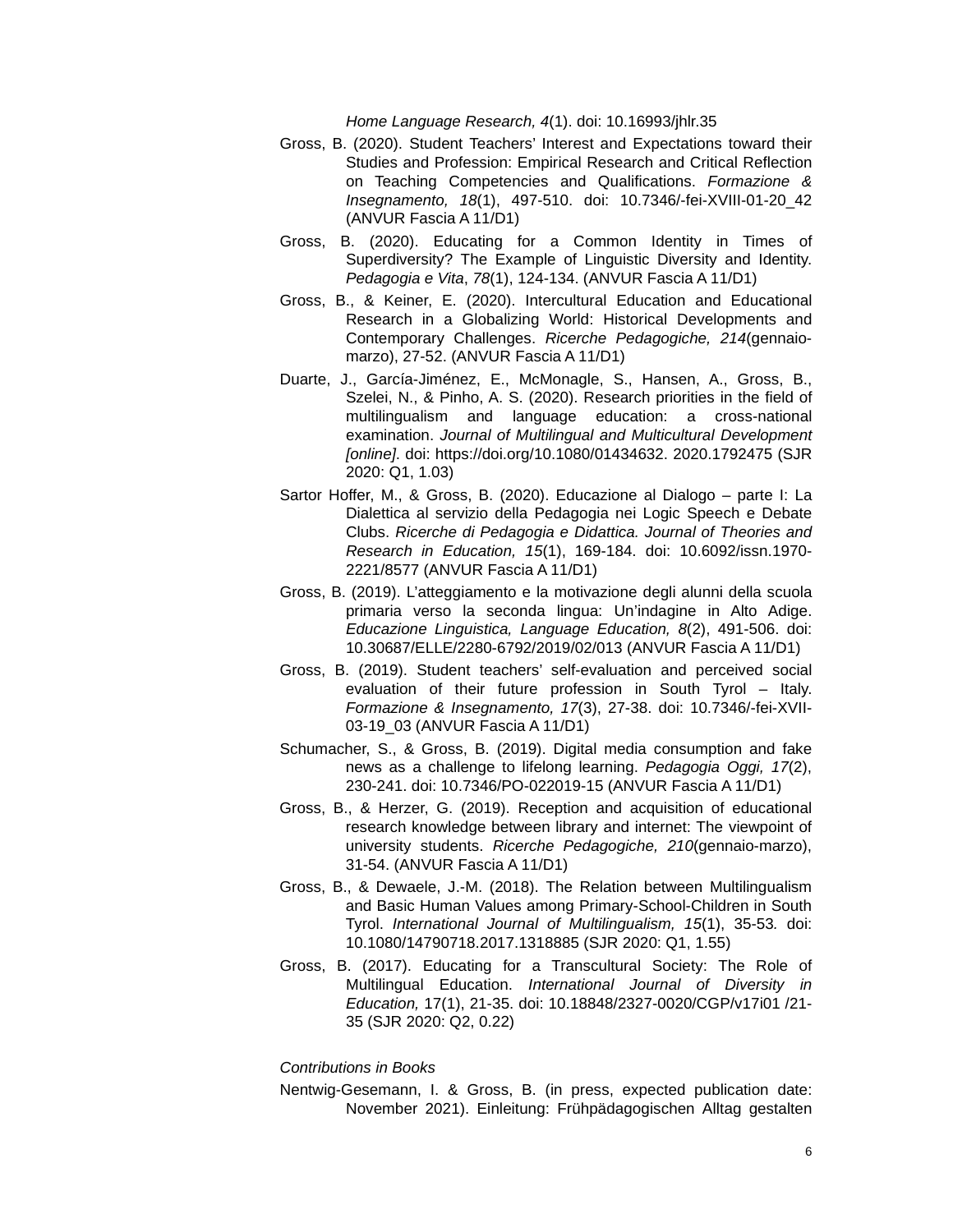und erleben II. In D. Weltzien, H. Wadepohl, I. Nentwig-Gesemann, & B. Gross, (Hrsg.), *Frühpädagogischen Alltag gestalten und erleben II*. Freiburg: FEL-Verlag.

- Keiner, E., & Gross, B. (2021). Biblioteche universitarie ed ecologia della conoscenza nell'era della post-verità. In G. Cavrini, M. Parricchi, M. Cagol & D. Kofler (Eds.), *Per tutta la vita. Pedagogia come progetto umano* (pp. 74-84). Milano: FrancoAngeli.
- Gross, B., & Mastellotto, L. (2021). Approaches to Diversity: Tracing Multilingualism in Teacher Education in South Tyrol, Italy. In M. Wernicke, S. Hammer, A. Hansen & T. Schroedler (Eds.), *Preparing Teachers to Work with Multilingual Learners* (pp. 123-146). Bristol: Multilingual Matters.
- Gross, B., & Atanasoska, T. (2021). Preparing student teachers for linguistically and culturally diverse classrooms: An international comparison of three study programs. In D. Dato & M. Ladogana (Eds.), *Educare alla cittadinanza locale e globale. Contesti, percorsi, esperienze* (pp. 41-51). Città di Castello: Zeroseiup.
- Gross, B. (2020). Heritage Language Education in Italy with a Focus on the Province of Bozen-Bolzano, South Tyrol. In G. Cappuccio, G. Compagno & S. Polenghi (Eds.), *30 anni dopo la Convenzione ONU sui diritti dell'infanzia. Quale pedagogia per i minori? Atti Convegno Siped* (pp. 1311-1321)*.* Lecce: Pensa Multi Media. Open access: https://www.siped.it/wp-content/uploads/2020/11/ 2019-11- 10-Siped-Convegno-Nazionale-Palermo-Atti.pdf
- Gross, B., & Schumacher, S. (2020). Fake news und digitaler Medienkonsum als Herausforderung für die Pädagogik. In A. Beinsteiner, L. Blasch, T. Hug, P. Missomelius & M. Rizzolli (Hrsg.), *Augmentierte und virtuelle Wirklichkeiten* (pp. 155-168). Innsbruck: innsbruck university press.
- Gross, B. (2019). *Mixed Methods Research and its Inter- and Transdisciplinary Use in Educational Science*: Shifting Scientific Boundaries. In U. Stadler-Altmann & B. Gross (Hrsg.), *Beyond erziehungswissenschaftlicher Grenzen. Diskurse zu Entgrenzungen der Disziplin* (S. 203-215). Opladen: Barbara Budrich.
- Gross, B., & Stadler-Altmann, U. (2019). *Beyond*  erziehungswissenschaftlicher Grenzen. In U. Stadler-Altmann & B. Gross (Hrsg.), *Beyond erziehungswissenschaftlicher Grenzen. Diskurse zu Entgrenzungen der Disziplin* (S. 9-13). Opladen: Barbara Budrich.
- Gross, B. (2019). *Beyond* kulturell-sprachlich geprägter Grenzen. In U. Stadler-Altmann & B. Gross (Hrsg.), *Beyond erziehungswissenschaftlicher Grenzen. Diskurse zu Entgrenzungen der Disziplin* (S. 275-277). Opladen: Barbara Budrich.
- Stadler-Altmann, U., & Gross, B. (2019). *Beyond*  erziehungswissenschaftlicher Theorie und Praxis. In U. Stadler-Altmann & B. Gross (Hrsg.), *Beyond. erziehungswissenschaftlicher Grenzen. Diskurse zu Entgrenzungen der Disziplin* (S. 17-19). Opladen: Barbara Budrich.
- Stadler-Altmann, U., & Gross, B. (2019). *Beyond* Profession Professor: Grenzen und Entgrenzungen zwischen Lebenslauf und Biografie. In U. Stadler-Altmann & B. Gross (Hrsg.), *Beyond erziehungswissenschaftlicher Grenzen. Diskurse zu*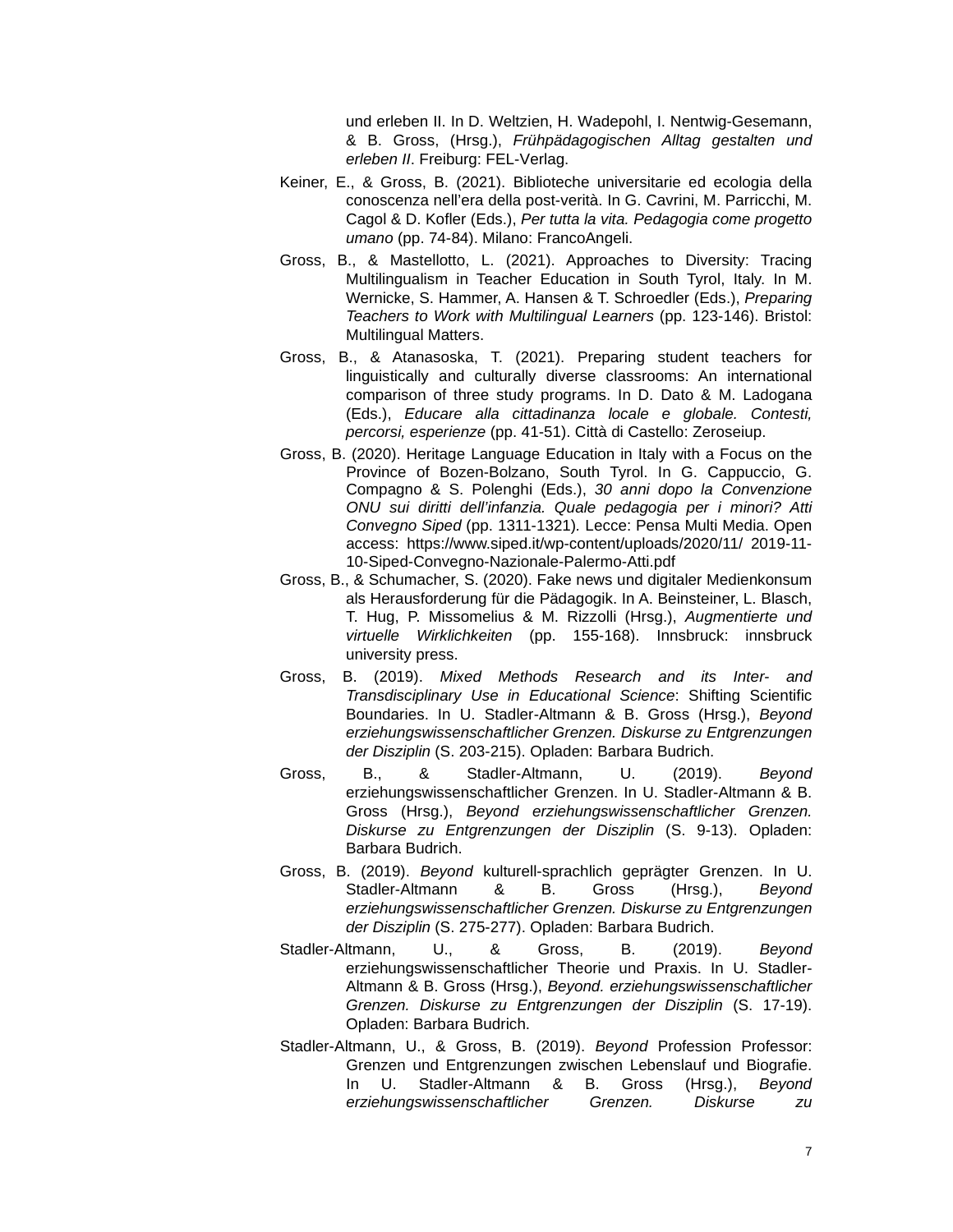*Entgrenzungen der Disziplin* (S. 355-375). Opladen: Barbara Budrich.

- Gross, B. (2019). Apprendimento linguistico e identità europea. In Cattedra per le relazioni con l'Europa centro orientale, *Costruire l'Europa dei territori. Primo Forum Europa* (pp. 91-104). Vicenza: Edizioni Rezzara.
- Gross, B. (2017). Nicht nur Intellekt ist gefragt! In N. M. Köffler, E. Agostini & L. Rößler (Hrsg.), *Lorbeerkränze, Halbgötter und Literaturberge. Lust- und Frustvolle Geschichten rund ums Promovieren* (pp. 53- 55). Wattens: Berenkamp.

## *Reviews*

Gross, B. (2021). Rezension von: Gogolin, I. Krüger-Potratz, M.: Einführung in die Interkulturelle Pädagogik (Reihe Einführungstexte Erziehungswissenschaft; Bd. 9). Opladen: Barbara Budrich; UTB 2020 (350 S.). *Erziehungswissenschaftliche Revue, 2*. http://www.klinkhardt.de/ewr/978382528606.html

#### **Further data** *Presentations at scientific conferences over past 3 years*

"Sprachlich-kulturelle Standardisierungen und Diversifizierungen in (inter)nationalen erziehungswissenschaftlichen Publikationskulturen", coauthors: Karin Karlics, PH Tirol Innsbruck, Susann Hofbauer, Helmut-Schmidt-Universität Hamburg, Edwin Keiner, Goethe Universität Frankfurt, 27 September 2021, Tagung der Kommission Wissenschaftsforschung der DGfE (invited speaker)

"The Role of Heritage Language Education in Public Schools: Results from Semi-structured Interviews with Teachers and Stakeholders", 6-10 September 2021, ECER 2021, online (selected paper)

"Discussion on the Symposium: Developing Multilingual Practices and Multiliteracies in ECEC – Perspectives of Educators on Multilingualism, Collaboration, and Multilingual Pedagogies", 6-10 September 2021, ECER 2021, online (invited discussant at symposium)

"The Qualifications and Role of Heritage Language Teachers: Multiple Case Studies from South Tyrol, Italy", 7-9 July, 2021, WERA 2021, Santiago de Campostela, Spain (online; selected paper)

"Teaching Heritage Languages for Social Justice: Teachers' Role, Qualifications, and Challenges", 8-12 April 2018, AERA 2021, virtual annual meeting (selected paper in roundtable session)

"Student Teachers' Interest and Expectations toward their Studies and Profession in South Tyrol – Italy", 24-25 January 2020, SIREF Winter School, Bologna, Italy (selected paper)

"Student Teachers' Perception of Linguistic and Cultural Diversity in Schools: A Comparative Analysis of Student Teachers in South Tyrol and North-Rhine Westphalia", co-author: Tatjana Atanasoska, University of Wuppertal, 28-30 November 2019, Convegno Internazionale Educazione Terra Natura – Io posso, Bressanone, Italy (selected paper)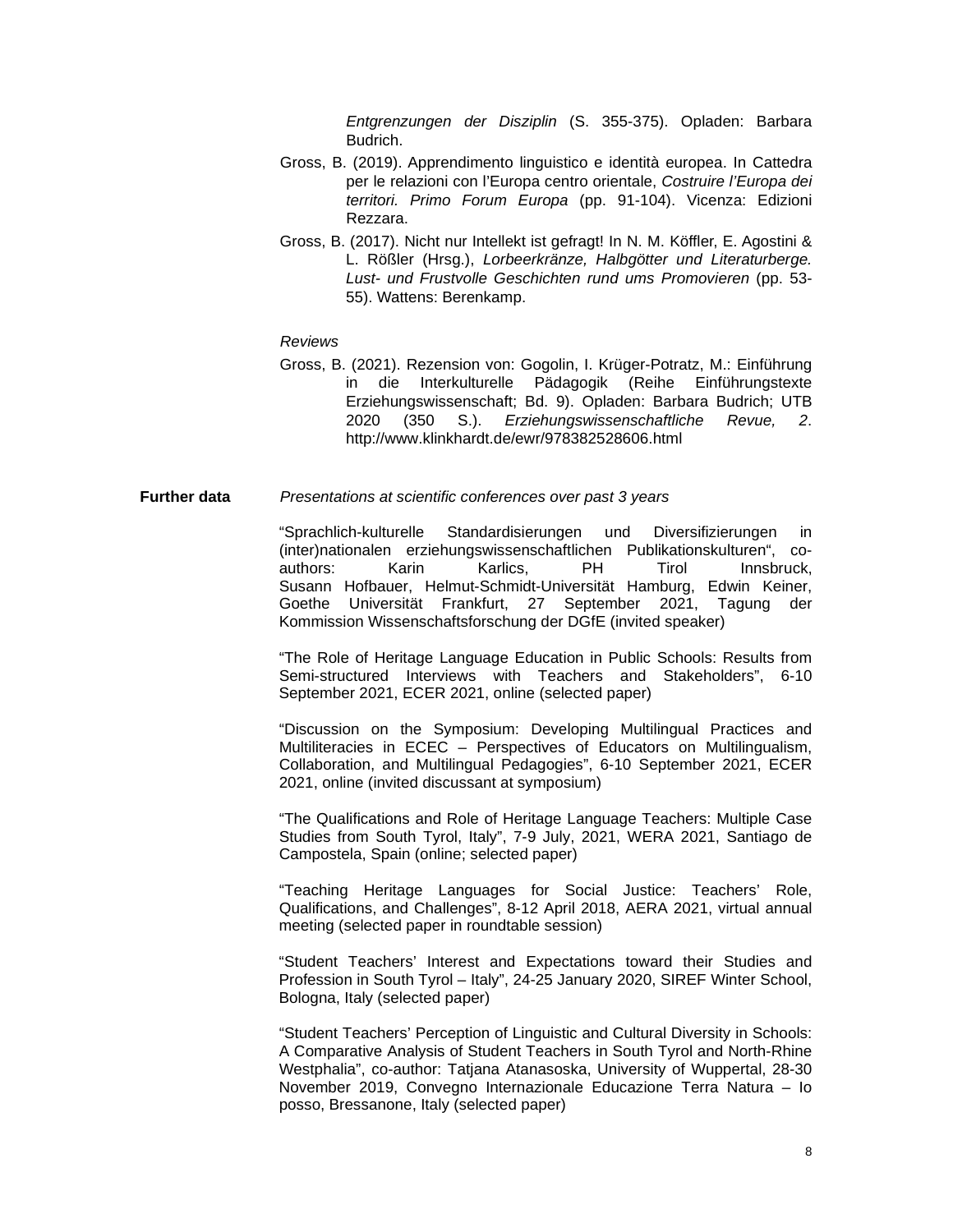"Professionalisation of Heritage Language Teachers in Italy with a Special Focus on South Tyrol", 24-25 October 2019, Convegno Nazionale SIPED 2019, Palermo, Italy (selected paper)

"New Approaches to Linguistic Diversity: Tracing Multilingualism in Teacher Education in Italy", co-author: Dana Engel, EURAC Bozen-Bolzano, 3-6 September 2019, ECER 2019, Hamburg, Germany (invited speaker at symposium)

"Interreligious Dialogue from Kindergarten to Secondary School: An Interregional and Interdisciplinary Mixed Methods Research Project, coauthor: Ulrike Stadler-Altmann, Free University of Bozen-Bolzano, 3-6 September 2019, ECER 2019, Hamburg, Germany (selected paper)

"A Comparative Analysis of two German-Speaking European Regions on Linguistic and Cultural Diversity in Schools: Student Teachers' Perceptions", co-author: Tatjana Atanasoska, University of Wuppertal, 5-8 August, 2019, WERA 2019, Tokyo, Japan (selected paper)

"Student teachers' self-assessment and perceived social assessment of their future profession in South Tyrol – Italy", 5-8 August, 2019, WERA 2019, Tokyo, Japan (selected paper)

"Fake News und digitaler Medienkonsum als Herausforderung für die Pädagogik", co-author: Susanne Schumacher, Free University of Bozen-Bolzano, 25-26 April 2019, Medien – Wissen – Bildung 2019, Innsbruck, Austria (selected paper)

"Expert survey on urgent research topics in the field of multilingualism and language education in Italy", 8 February 2019, EuroLED Research Meeting, Sevilla, Spain (presentation at research meeting)

"MultiTED in Italy with a Focus on South Tyrol", 7-8 November 2018, MultiTED Research Meeting, Hamburg, Germany (presentation at research meeting)

"Avvalersi dell'apprendimento linguistico per creare un'identità Europea: L'esempio dell'Alto Adige", 18-19 October 2018, Primo Forum Europa: Costruire l'Europa dai Territori, Gorizia, Italy (invited speaker)

"Comparative Survey Design to Determine Research Priorities in Language Education across Europe", 3-7 September 2018, ECER 2018, Bozen-Bolzano, Italy (workshop presentation)

"The Influence of Divided School Systems on Ethnic Group Dynamics in the Multilingual and Multicultural South Tyrol", 13-17 April 2018, AERA 2018, New York City, United States of America (selected paper)

"Language and Intercultural Education in a Globalizing World. Historical Developments and Contemporary Challenges. South Tyrol as an Example", 15-16 March 2018, Education in a Globalizing World: Historical Perspectives and Contemporary Challenges – SPECIES, Lausanne, Switzerland (selected paper)